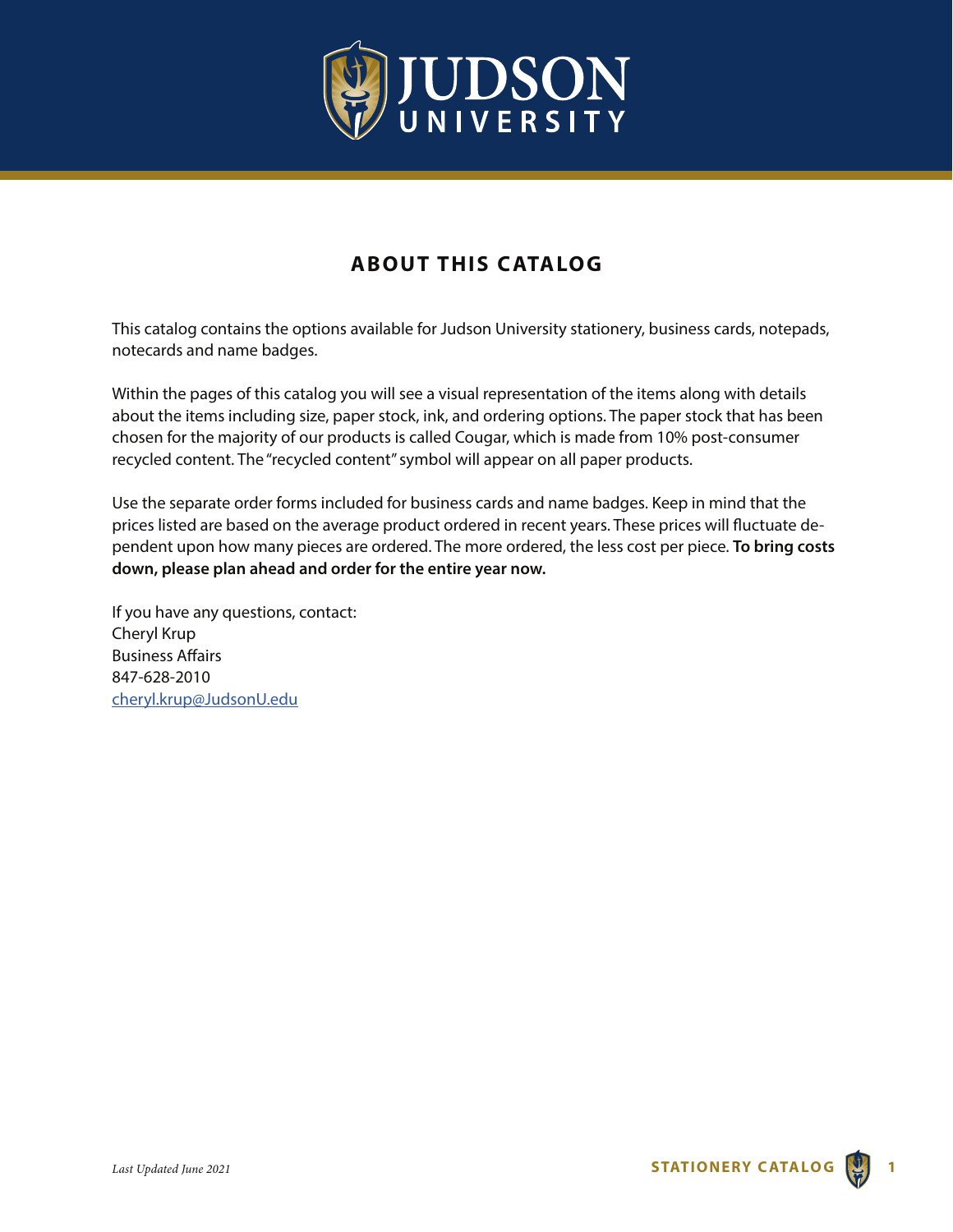**Size:** 11" tall x 8.5" wide **Colors:** PMS 655 (navy blue), PMS 8641 (metallic gold) **Stock:** 70# Cougar Opaque Offset, White Available in reams of 500 (1 ream = 500 pieces of letterhead) *All letterhead has both Elgin and Rockford campus contact information.*

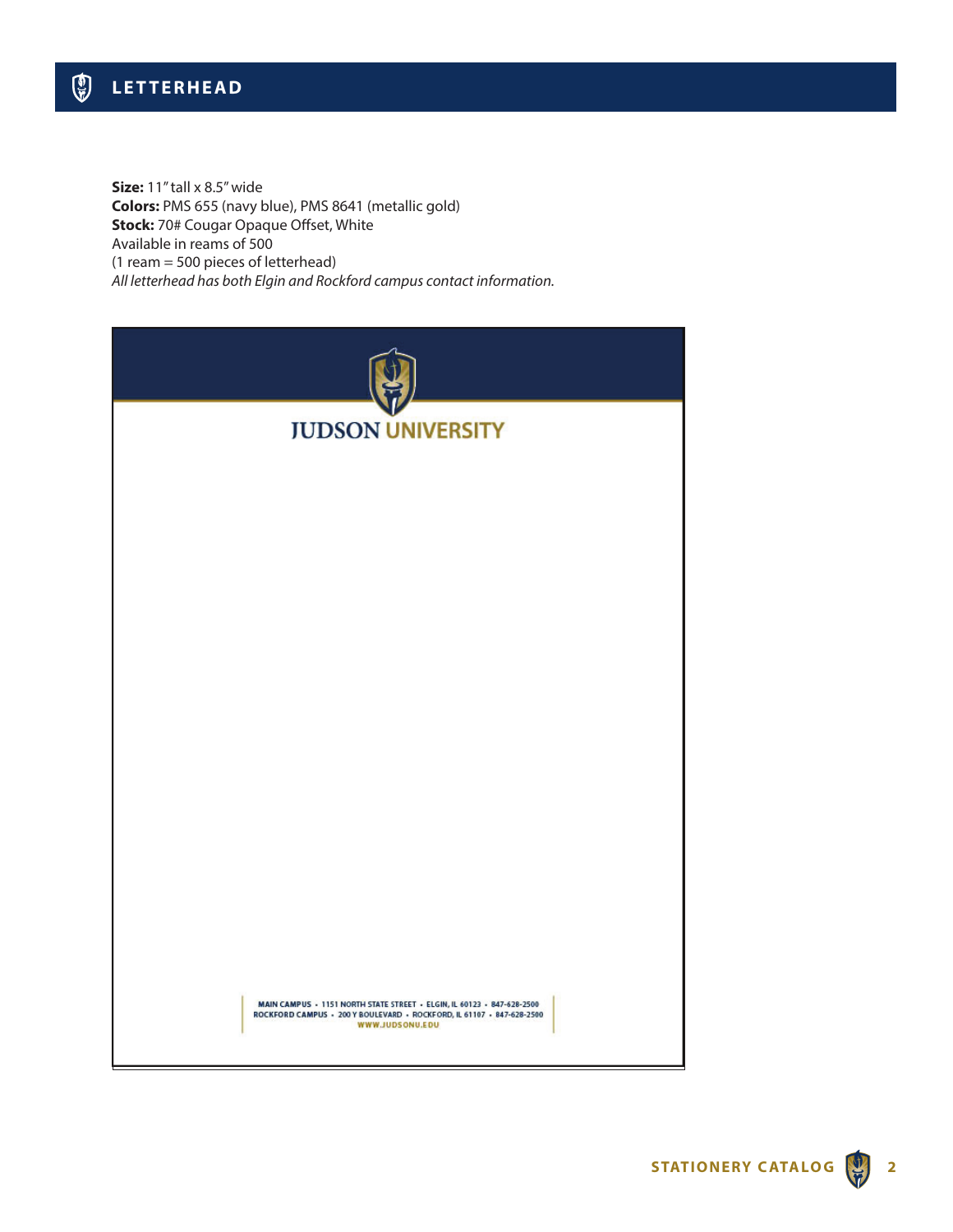**Size:** 4 1/8" tall x 9 1/2" wide **Colors:** PMS 655 (navy blue), PMS 8641 (metallic gold) **Stock:** 60# Cougar Opaque Offset, White Available in boxes of 500  $(1 box = 500$  envelopes) *Available with Elgin Campus OR Rockford Campus return address.*

| <b>UDSON</b> ELGIN, ILLINOIS 60123 |  |
|------------------------------------|--|
|                                    |  |
|                                    |  |

| <b>UDSON ELGIN, ILLINOIS 60123</b> |  |
|------------------------------------|--|
| WINDOW                             |  |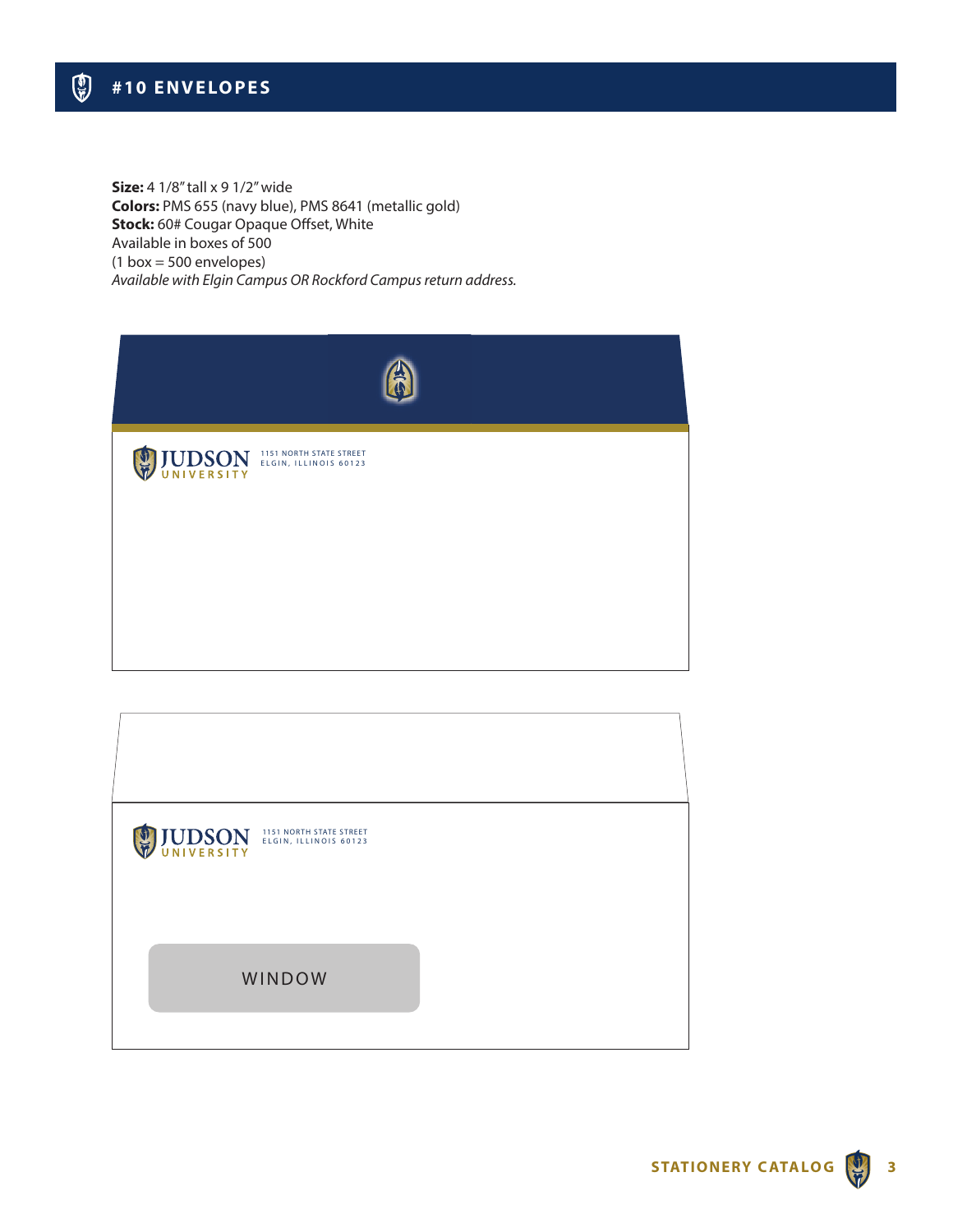**Size:** 6" tall x 9" wide OR 9" tall x 12" wide OR 10" tall x 13" wide **Colors:** PMS 655 (navy blue), PMS 8641 (metallic gold) **Stock:** 28# Wove - White Available in boxes of 500  $(1 box = 500$  envelopes) *Available with Elgin Campus OR Rockford Campus return address.*

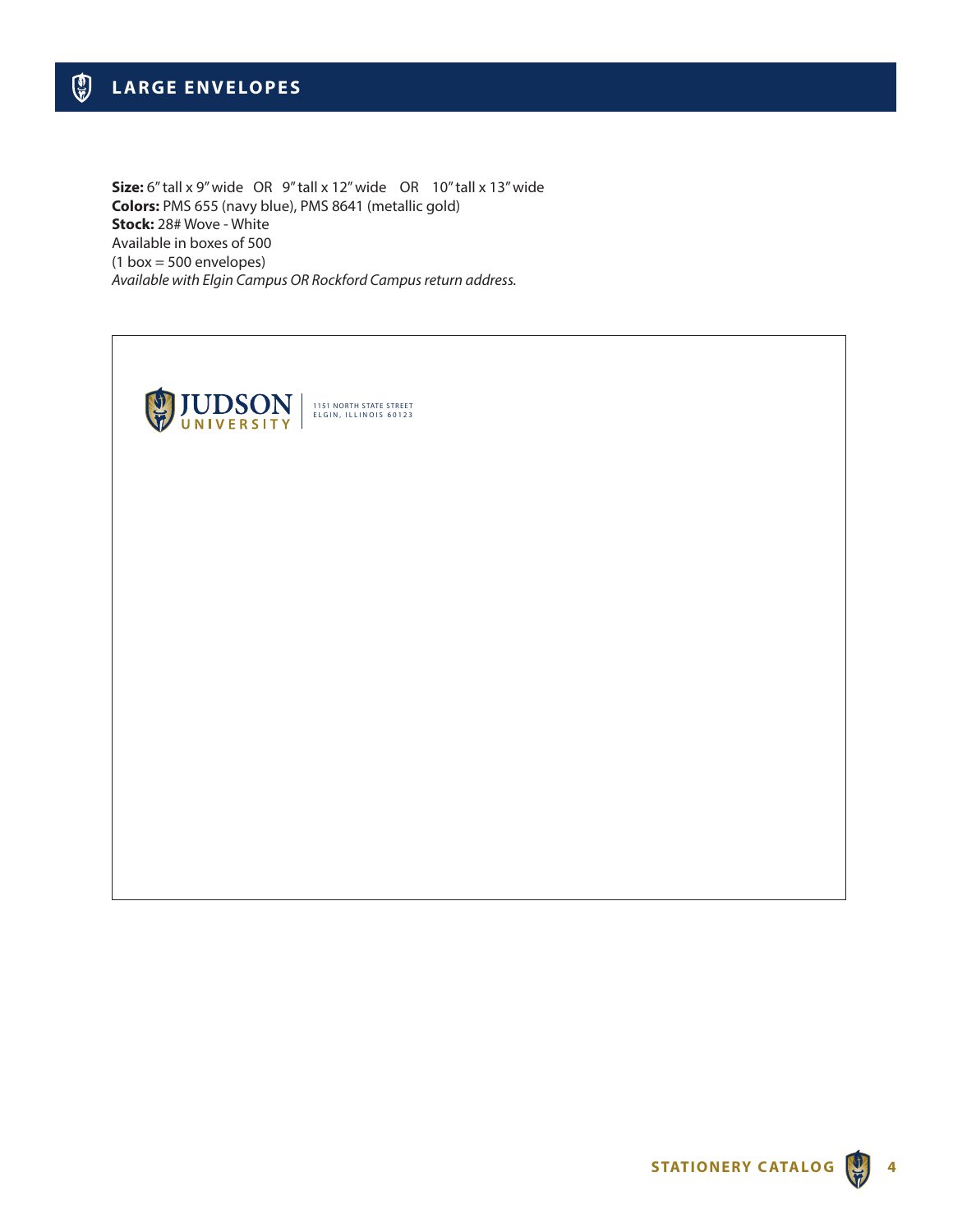**Size:** 3-7/8" tall x 8-7/8" wide **Colors:** Black **Stock:** 24# Wove #9 Regular Envelope White Available in boxes of 500  $(1 box = 500$  envelopes) *Available with Elgin Campus OR Rockford Campus return address.*

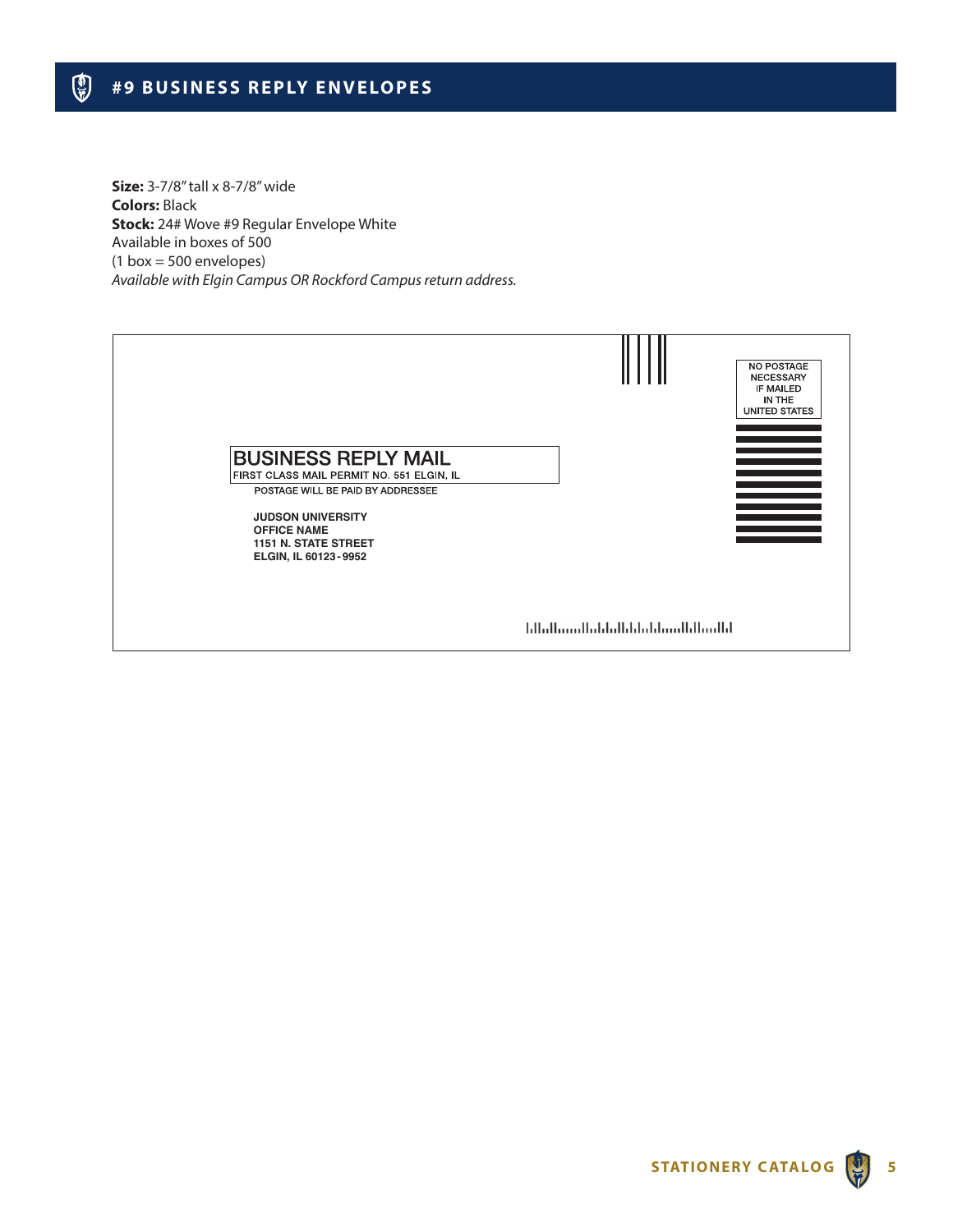**Size:** 8.5" tall x 5.5" wide **Colors:** PMS 655 (navy blue), PMS 8641 (metallic gold) **Stock:** 60# Cougar Opaque Offset White Available in pads of 50  $(1$  pad = 50 sheets) *All pads have general website.*

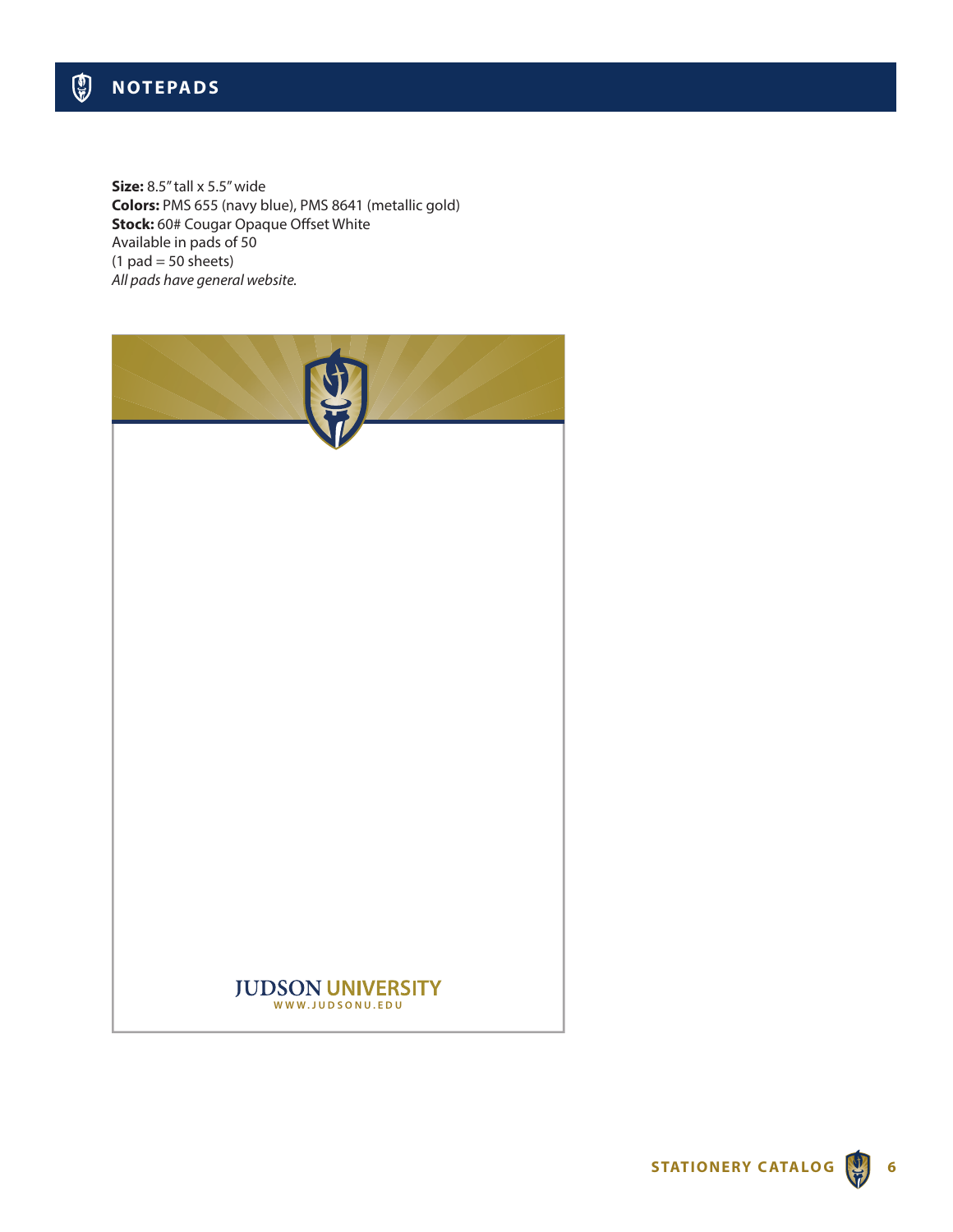**Size:** 4" tall x 5.5" wide (folded) **Colors:** PMS 655 (navy blue), PMS 8641 (metallic gold) **Stock: 80# Cougar Opaque Cover, White** Available in boxed sets of 250 (1 box = 250 cards w/ envelopes) *All cards have general website on back. Available with Elgin OR Rockford return address.*



**CARD INSIDE**

**CARD BACK**

**JUDSON UNIVERSITY WWW.JUDSONU.EDU**



**ENVELOPE BACK**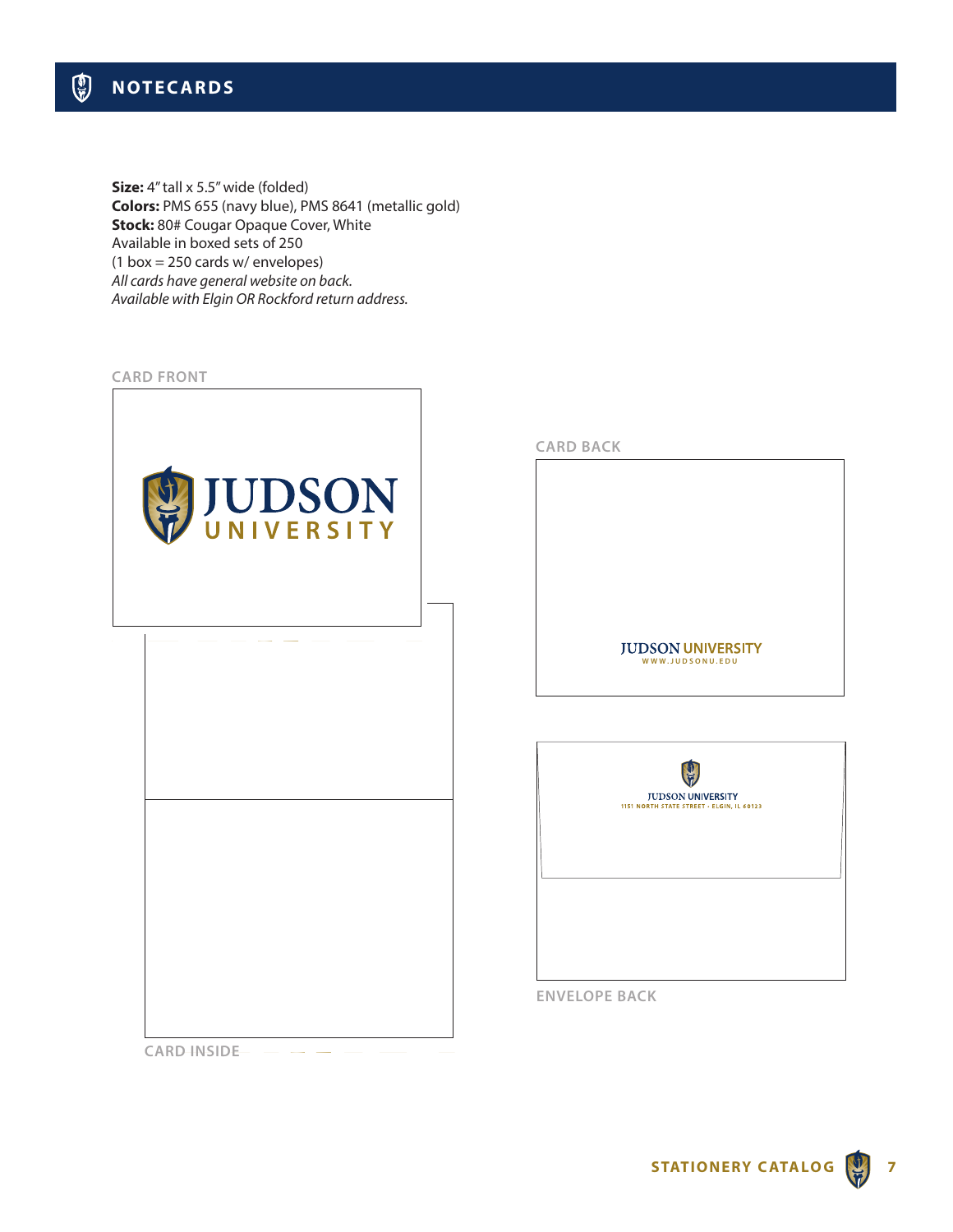### **Order through Vistaprint.com - Use your credit card to order.**

Fill out and submit the form to the Communications Office for the artwork; email: newsandevents@judsonu.edu

**Size:** 2" tall x 3.5" wide **Colors:** PMS 655 (navy blue), PMS 8641 (metallic gold), square corners **Stock:** 14 pt. Standard white, matte finish Available at various quantities, i.e. 100, 250 or increments of 100 Standard quantity is 500 business cards *May be personalized by name, title and contact information.*



**Mary Dulabaum** *Director of Communications and Marketing*

Mdulabaum@JudsonU.edu 847.989.7723 (Cell) 847.628.2089 (Phone)

@JudsonU

1151 N. STATE ST., ELGIN, IL 60123 • JUDSONU.EDU

**FRONT BACK - Blank**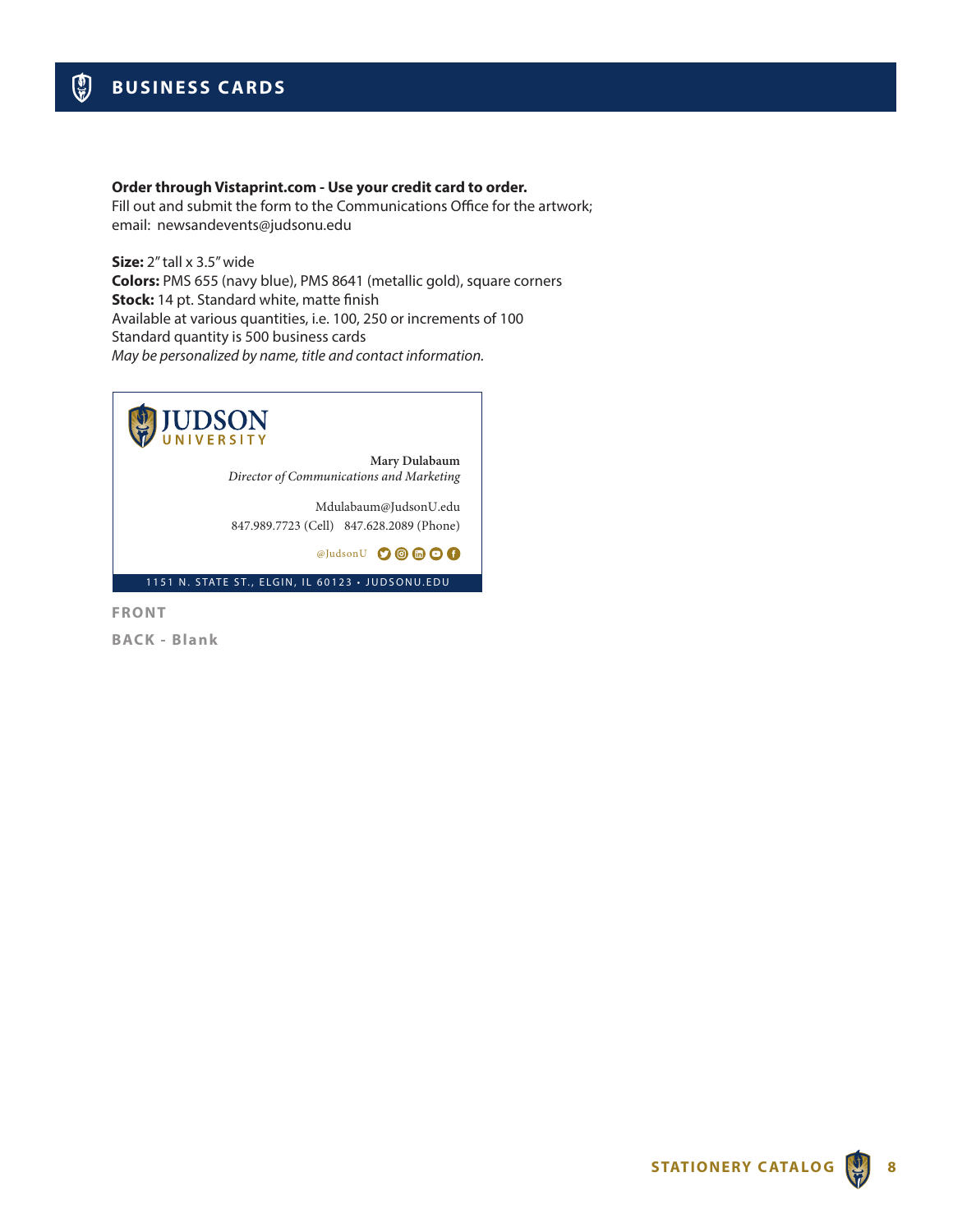**Size:** 1" tall x 2.5" wide **Colors:** 

Option 1: Metallic Gold w/Black Engraved Lettering Option 2: Dark Blue w/ White Engraved Lettering Magnetic back If ordering multiple name badges, please forward your order form to Cheryl Krup's attention in the Business Office.





**Mary Dulabaum Director of Marketing and Communications**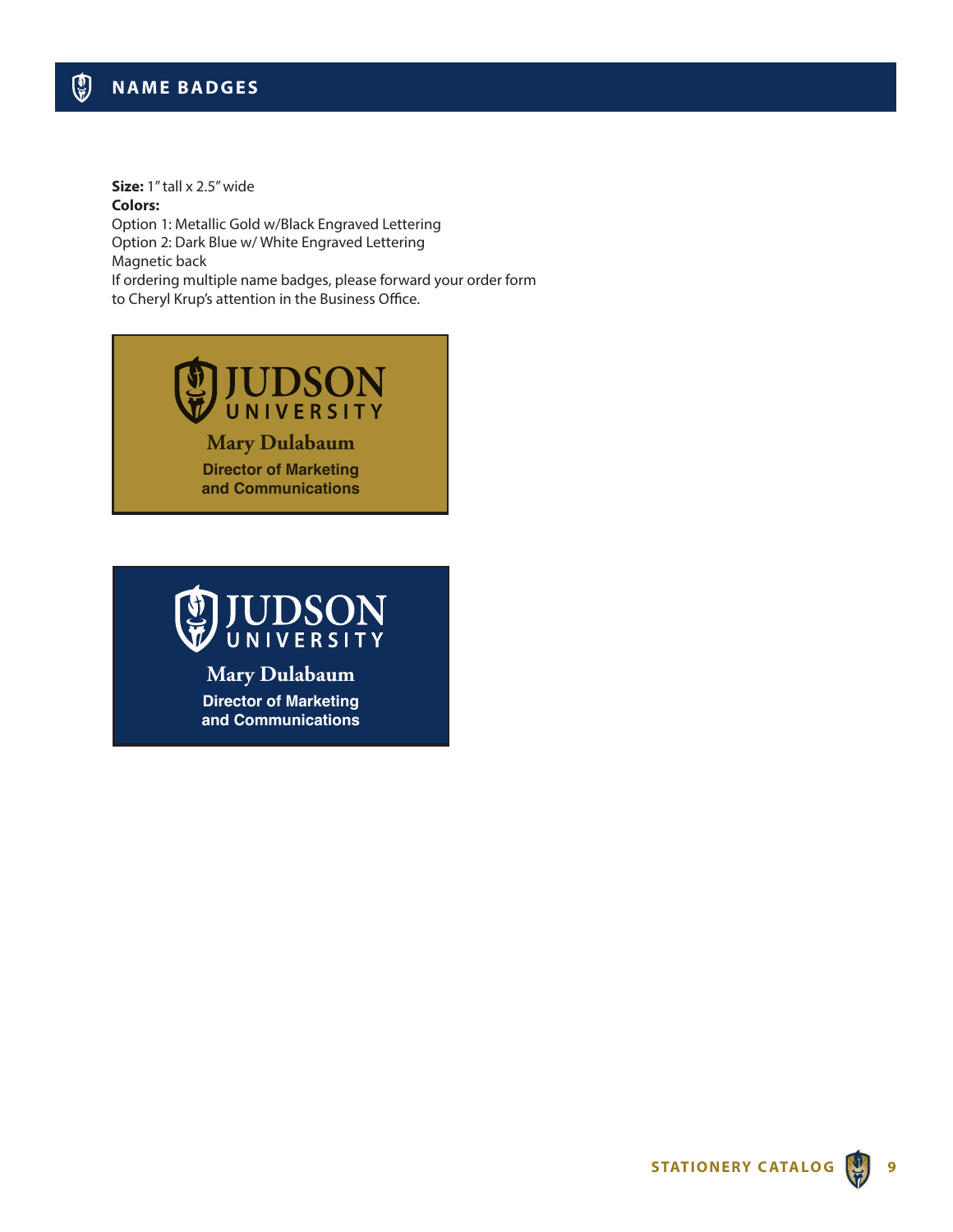#### $\mathbb{Q}$ **BUSINESS CARD ORDER FORM**

| <b>BUSINESS CARDS</b><br>Boxes of 500 $(1 \text{ box} = 500 \text{ cards})$ | # of Boxes | BUDGET NO.<br>$10 -$<br>$\overline{\phantom{a}}$ |
|-----------------------------------------------------------------------------|------------|--------------------------------------------------|
|                                                                             |            |                                                  |

## **PLEASE WRITE YOUR INFORMATION BELOW EXACTLY AS YOU WOULD LIKE IT TO APPEAR.**